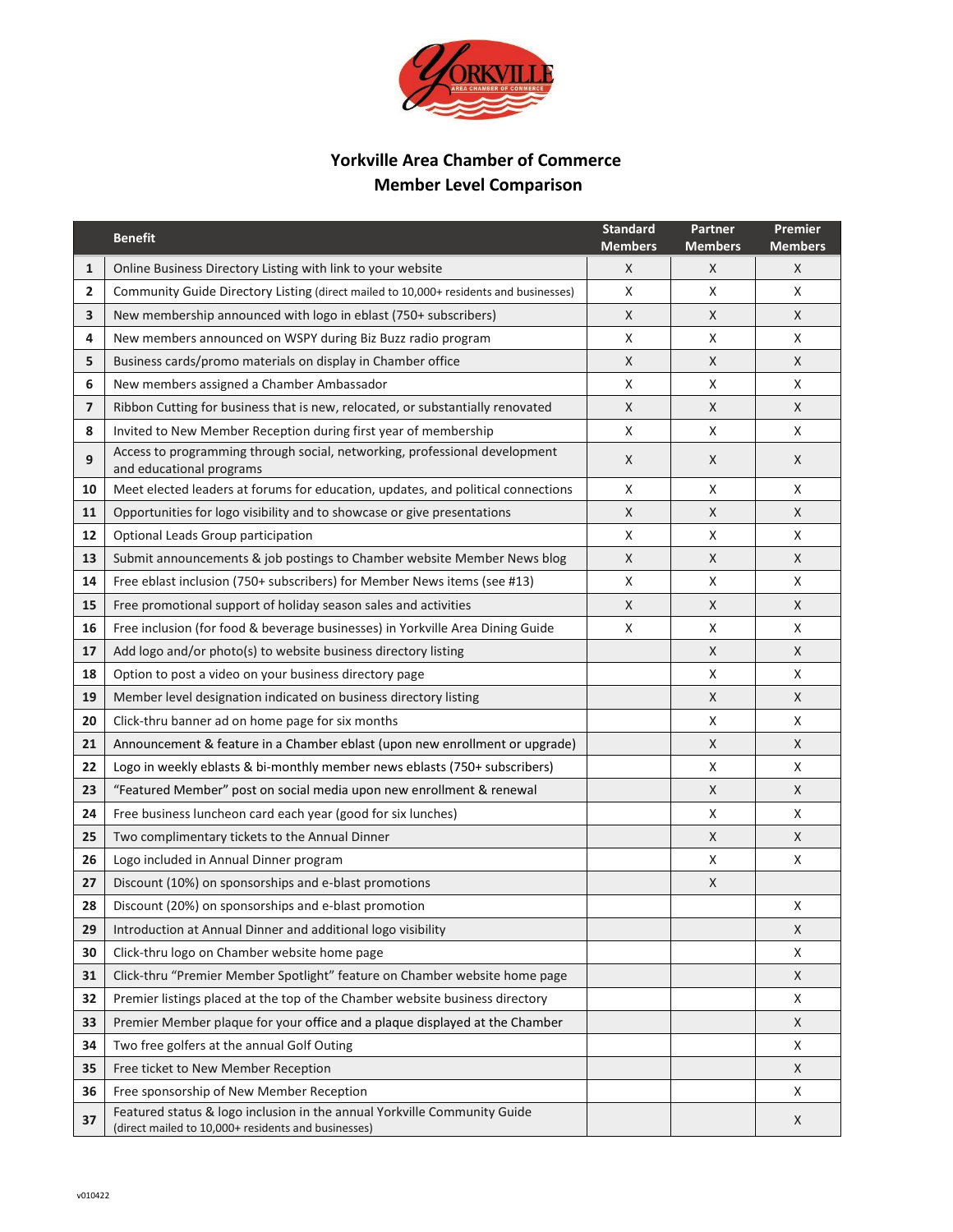

# Standard Membership Level

We invite you to join the local business network. **It is recognized as one of the most effective business tools available for growth and success.** Membership dues are affordable for the smallest of businesses and are based on number of full-time employees. [see dues schedule](https://www.yorkvillechamber.org/become-a-member/)

## **What is a Chamber of Commerce?**

- The Yorkville Area Chamber of Commerce is a non-profit 501(c)(6) business association
- We are a network comprised of local businesses, industries, organizations, and professionals
- We connect to form and utilize a powerfully efficient, effective networking system
- We believe in supporting and sustaining a strong local business economy
- We build partnerships
- We work together to become stronger individually and collectively

**Why Join a Chamber of Commerce?** In addition to the above mission, some additional benefits include:

- Business name, description, and contact info on Chamber's online business directory *(Google Analytics January-December 2021 for yorkvillechamber.org: 91,000 website pageviews; 11.5% open to Home Page; 5% to Business Directory)*
- Business name and contact number in annual Community Guide *(direct-mailed to 10,000+ residents and businesses)*
- Access to programming through social, networking, professional development, and educational programs
- Meet elected officials and community leaders at forums for education, updates, and political connections
- Opportunities for logo visibility and to showcase or give presentations
- Optional Leads Group participation
- Free news, event, and job posting submissions to online Member News blog
- Member News items included in eblast (750+ subscribers) free of charge
- Free inclusion (for food & beverage businesses) in Yorkville Area Dining Guide
- Free promotional support of holiday season sales and activities
- Business cards/promotional materials on display in Chamber office

## **PLUS NEW MEMBER SUPPORT**

- New membership announced, with logo inclusion, in Chamber News eblast (750+ subscribers)
- New member announcement on social media
- New member announcement on a WSPY Biz Buzz radio broadcast
- Ribbon cutting (if business is new, relocated, or substantially renovated)
- Assigned a Chamber Ambassador to answer questions and help build connections
- Invited to New Member Reception during first year of membership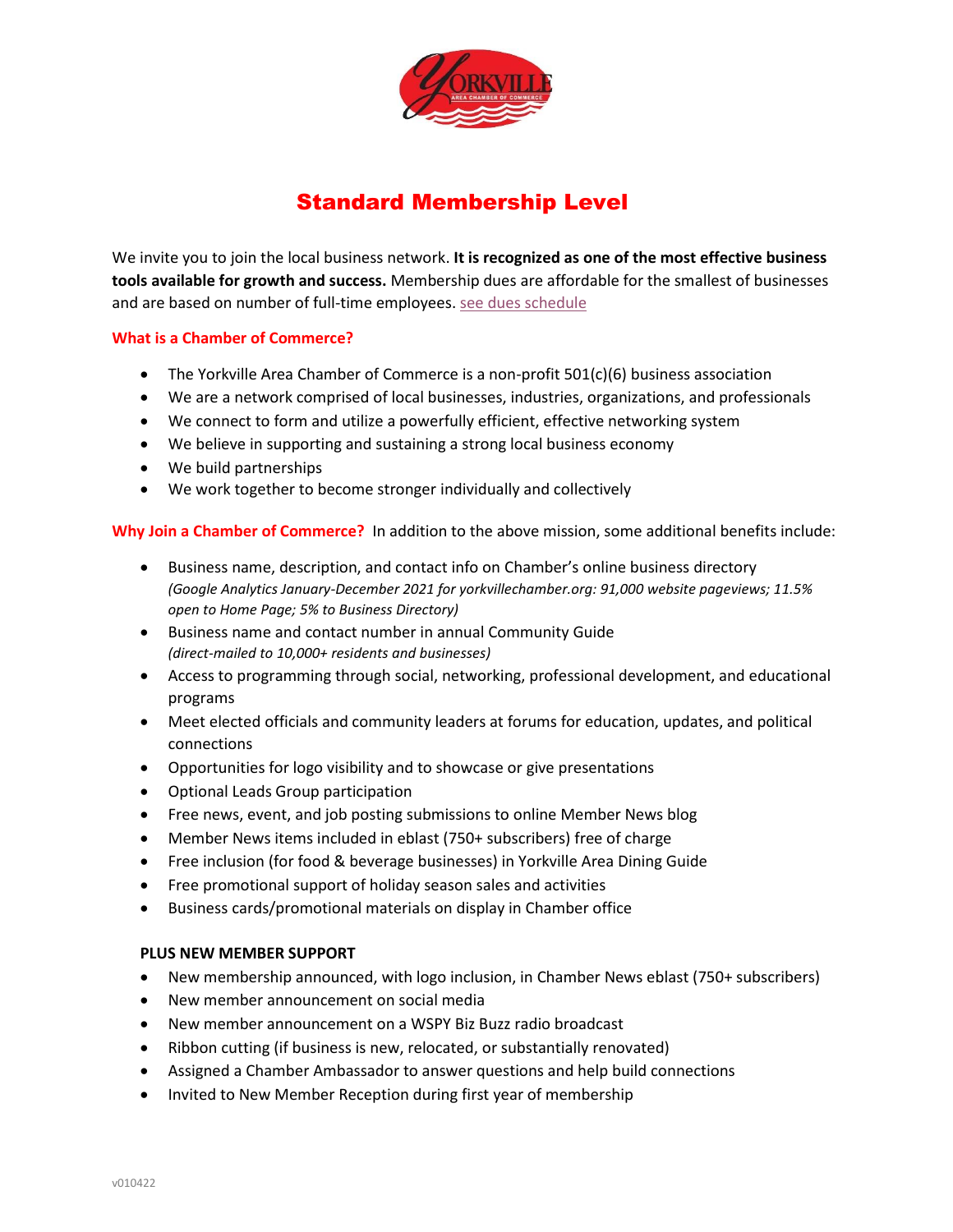

# Partner Membership Level

**Partner level members are recognized for their collaboration with the Yorkville Area Chamber of Commerce and support of its mission. Annual dues \$1,200.**

# **The investment made by a PARTNER level member reflects their commitment to building and sustaining a strong, viable business community.**

In addition to all Standard Member perks… to show appreciation and gratitude for their support, the Chamber presents PARTNER members with the following perks designed to give PARTNER members enhanced visibility:

#### **WEBSITE**

#### Home Page

• Click-thru banner display on home page for six months (w/option for full year at discounted rate)

#### Online Business Directory

- Partner level designation on business directory listing
- Add logo and multiple photos to the directory listing
- Option to post video on business directory listing

*Google Analytics January-December 2021 for yorkvillechamber.org: 91,000 website pageviews; 11.5% open to Home Page; 5% to Business Directory*

#### **EBLASTS**

- Announcement & feature in a Chamber eblast (upon new enrollment or upgrade)
- Partner Level designation & logo displayed in footer of weekly Chamber News eblasts & bi-monthly Member News eblasts (750+ subscribers)

#### **PLUS**

- Annual Dinner two complimentary tickets (\$120 value)
- Logo included in Annual Dinner program
- Discounted Promotions 10% discount on sponsorships and eblast promotions
- "Featured Member" post on social media upon new enrollment & annually upon renewal
- Free business luncheon card each year (good for six lunches, \$120 value)